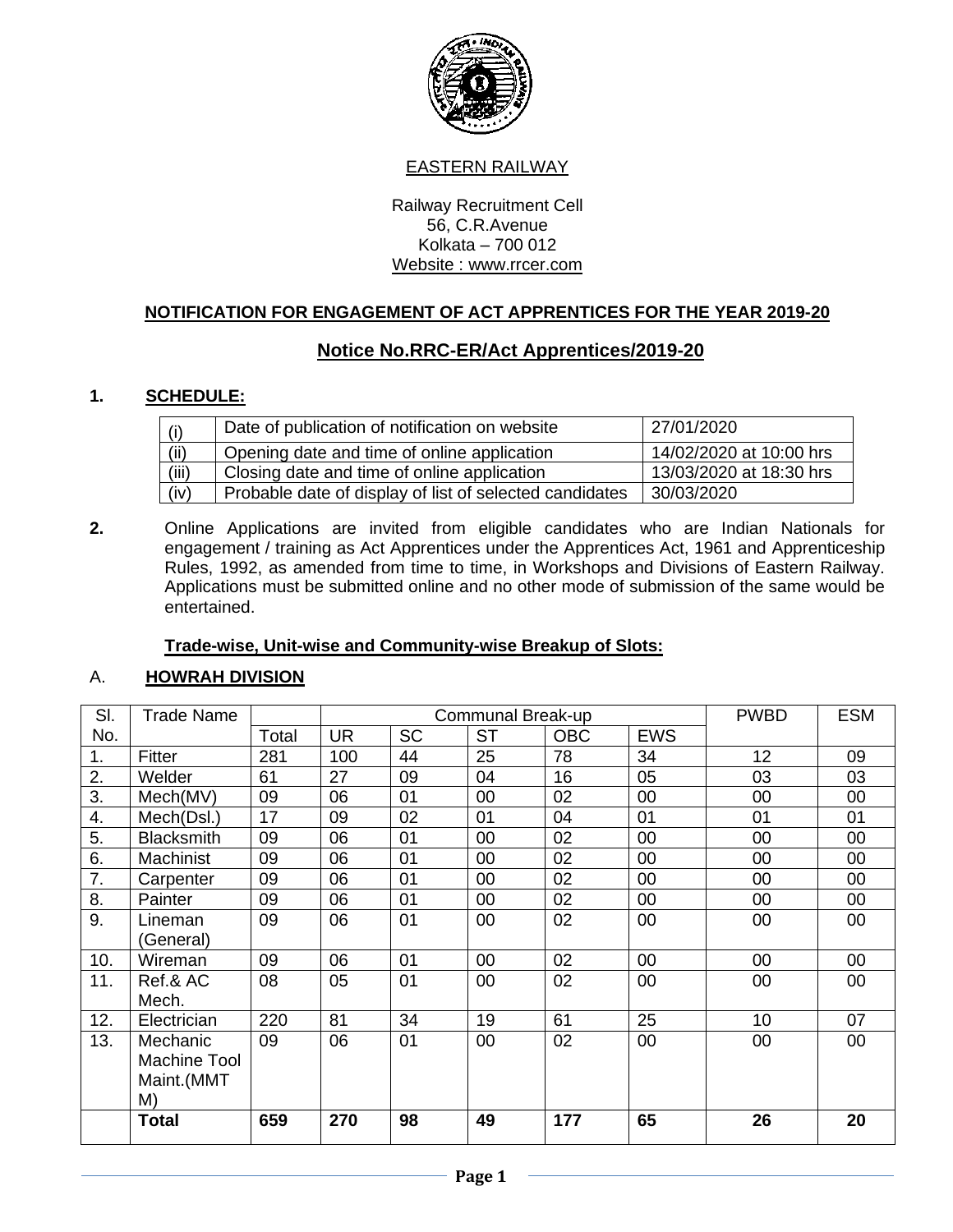# B. **SEALDAH DIVISION**

| SI.            | Trade Name   |       |           | Communal Break-up |           | <b>PWBD</b> | <b>ESM</b> |    |    |
|----------------|--------------|-------|-----------|-------------------|-----------|-------------|------------|----|----|
| No.            |              | Total | <b>UR</b> | <b>SC</b>         | <b>ST</b> | <b>OBC</b>  | <b>EWS</b> |    |    |
| $\mathbf{1}$ . | Fitter       | 185   | 75        | 28                | 14        | 50          | 18         | 07 | 06 |
| 2.             | Welder       | 60    | 25        | 09                | 04        | 16          | 06         | 02 | 02 |
| 3.             | Electrician  | 91    | 36        | 14                | 07        | 25          | 09         | 04 | 03 |
| 4.             | Lineman      | 40    | 16        | 06                | 03        | 11          | 04         | 02 | 01 |
| 5.             | Wireman      | 40    | 16        | 06                | 03        | 11          | 04         | 02 | 01 |
| 6.             | Electronics  | 75    | 30        | 11                | 05        | 20          | 08         | 03 | 02 |
|                | Mechanic     |       |           |                   |           |             |            |    |    |
| 7.             | Mech. Ref.   | 35    | 14        | 05                | 03        | 09          | 04         | 01 | 01 |
|                | & AC         |       |           |                   |           |             |            |    |    |
|                | <b>Total</b> | 526   | 212       | 79                | 39        | 142         | 53         | 21 | 16 |

# C. **MALDA DIVISION**

| SI. | Trade Name   |       |    |           | <b>PWBD</b> | <b>ESM</b> |            |    |    |
|-----|--------------|-------|----|-----------|-------------|------------|------------|----|----|
| No. |              | Total | UR | <b>SC</b> | <b>ST</b>   | <b>OBC</b> | <b>EWS</b> |    |    |
|     | Electrician  | 41    | 17 | 06        | 03          | 11         | 04         | 02 | 01 |
| 2.  | Ref.& AC     | 06    | 02 | 01        | 00          | 02         | 01         | 00 | 00 |
|     | Cond.Mech.   |       |    |           |             |            |            |    |    |
| 3.  | Fitter       | 47    | 19 | 07        | 04          | 12         | 05         | 02 | 02 |
| 4.  | Welder       | 03    | 02 | 00        | 00          | 01         | 00         | 00 | 00 |
| 5.  | Painter      | 02    | 02 | 00        | 00          | 00         | 00         | 00 | 00 |
| 6.  | Carpenter    | 02    | 02 | 00        | 00          | 00         | 00         | 00 | 00 |
|     | <b>Total</b> | 101   | 44 | 14        | 07          | 26         | 10         | 04 | 03 |

# D. **ASANSOL DIVISION**

| SI. | Trade Name     |       |           | Communal Break-up |           | <b>PWBD</b> | <b>ESM</b> |    |        |
|-----|----------------|-------|-----------|-------------------|-----------|-------------|------------|----|--------|
| No. |                | Total | <b>UR</b> | <b>SC</b>         | <b>ST</b> | <b>OBC</b>  | <b>EWS</b> |    |        |
|     |                |       |           |                   |           |             |            |    |        |
| 1.  | Fitter         | 151   | 68        | 23                | 11        | 41          | 08         | 06 | 05     |
| 2.  | Turner         | 14    | 06        | 02                | 01        | 04          | 01         | 01 | $00\,$ |
| 3.  | Welder (G&E)   | 96    | 44        | 14                | 07        | 26          | 05         | 04 | 03     |
| 4.  | Electrician    | 110   | 49        | 17                | 08        | 30          | 06         | 04 | 03     |
| 5.  | Mech. (Diesel) | 41    | 19        | 06                | 03        | 11          | 02         | 02 | 01     |
|     | <b>Total</b>   | 412   | 186       | 62                | 30        | 112         | 22         | 17 | 12     |

# E. **KANCHRAPARA WORKSHOP**

| SI.              | Trade         |       |           |           | Communal Break-up |            | <b>PWBD</b> | <b>ESM</b> |    |
|------------------|---------------|-------|-----------|-----------|-------------------|------------|-------------|------------|----|
| No.              | Name          |       |           |           |                   |            |             |            |    |
|                  |               | Total | <b>UR</b> | <b>SC</b> | <b>ST</b>         | <b>OBC</b> | <b>EWS</b>  |            |    |
| $\overline{1}$ . | <b>Fitter</b> | 66    | 26        | 10        | 05                | 18         | 07          | 03         | 02 |
| 2.               | Welder        | 39    | 15        | 06        | 03                | 11         | 04          | 02         | 01 |
| 3.               | Electrician   | 73    | 30        | 11        | 05                | 20         | 07          | 03         | 02 |
| 4.               | Machinist     | 06    | 02        | 01        | 00                | 02         | 01          | 00         | 00 |
| 5.               | Wireman       | 03    | 02        | 00        | 00                | 01         | 00          | 00         | 00 |
| 6.               | Carpenter     | 09    | 04        | 01        | 01                | 02         | 01          | 00         | 01 |
|                  | Painter       | 10    | 03        | 02        | 01                | 03         | 01          | 00         | 00 |
|                  | Total         | 206   | 82        | 31        | 15                | 57         | 21          | 08         | 06 |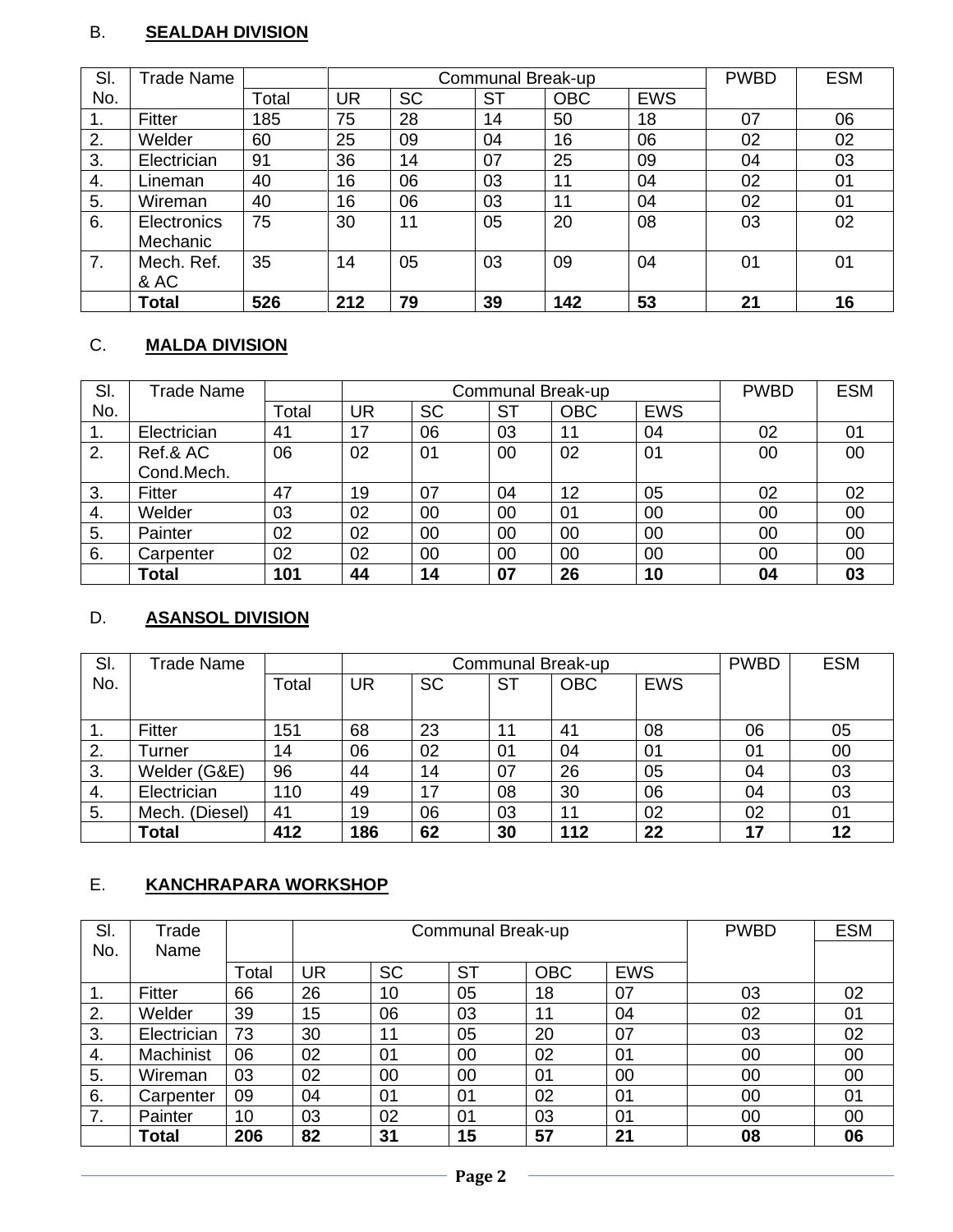## F. **LILUAH WORKSHOP**

| SI.              | <b>Trade Name</b> |       |           |           | Communal Break-up |            |            | <b>PWBD</b> | <b>ESM</b> |
|------------------|-------------------|-------|-----------|-----------|-------------------|------------|------------|-------------|------------|
| No.              |                   |       |           |           |                   |            |            |             |            |
|                  |                   | Total | <b>UR</b> | <b>SC</b> | <b>ST</b>         | <b>OBC</b> | <b>EWS</b> |             |            |
| $\mathbf 1$ .    | Fitter            | 80    | 32        | 12        | 06                | 22         | 08         | 03          |            |
| 2.               | Machinist         | 11    | 04        | 02        | 01                | 03         | 01         | 00          |            |
| 3.               | Turner            | 05    | 03        | 01        | 00                | 01         | 00         | 00          |            |
| $\overline{4}$ . | Welder            | 68    | 28        | 10        | 05                | 18         | 07         | 03          |            |
|                  | (G & E)           |       |           |           |                   |            |            |             |            |
| 5.               | Painter           | 05    | 03        | 01        | 00                | 01         | 00         | 00          | 06         |
|                  | General           |       |           |           |                   |            |            |             |            |
| 6.               | Electrician       | 15    | 06        | 02        | 01                | 04         | 02         | 01          |            |
| 7.               | Wireman           | 15    | 06        | 02        | 01                | 04         | 02         | 01          |            |
| 8                | Refrigeration     | 05    | 03        | 01        | 00                | 01         | 00         | 00          |            |
|                  | & Air             |       |           |           |                   |            |            |             |            |
|                  | Conditioning      |       |           |           |                   |            |            |             |            |
|                  | <b>Total</b>      | 204   | 85        | 31        | 14                | 54         | 20         | 08          | 06         |

## G. **JAMALPUR WORKSHOP**

| SI. | Trade Name    |       |     |           | Communal Break-up |            | <b>PWBD</b> | <b>ESM</b> |    |
|-----|---------------|-------|-----|-----------|-------------------|------------|-------------|------------|----|
| No. |               |       |     | <b>SC</b> | <b>ST</b>         | <b>OBC</b> | <b>EWS</b>  |            |    |
|     |               | Total | UR  |           |                   |            |             |            |    |
| 1.  | Fitter        | 260   | 105 | 39        | 20                | 70         | 26          | 10         | 08 |
| 2.  | Welder(G&E)   | 220   | 89  | 33        | 17                | 59         | 22          | 09         | 07 |
| 3.  | Machinist     | 48    | 19  | 07        | 04                | 13         | 05          | 02         | 02 |
| 4.  | Turner        | 48    | 19  | 07        | 04                | 13         | 05          | 02         | 01 |
| 5.  | Electrician   | 43    | 18  | 06        | 03                | 12         | 04          | 01         | 01 |
| 6.  | <b>Diesel</b> | 65    | 25  | 10        | 05                | 18         | 07          | 03         | 02 |
|     | Mechanic      |       |     |           |                   |            |             |            |    |
|     | <b>Total</b>  | 684   | 275 | 102       | 53                | 185        | 69          | 27         | 21 |

The break-up of PWBD vacancies, disability-wise, will be informed subsequently.

NOTE: The number of slots indicated above is provisional and may increase, decrease or even become nil depending upon the actual needs of the railway administration. Administration also reserves the right to cancel the notified vacancies at its discretion and such decision will be final and binding on all.

# **3. Abbreviations used**

PWBD : Persons With Benchmark Disabilities ESM : Ex-Servicemen UR : Un Reserved OBC : Other Backward Classes SC : Scheduled Caste ST : Scheduled Tribe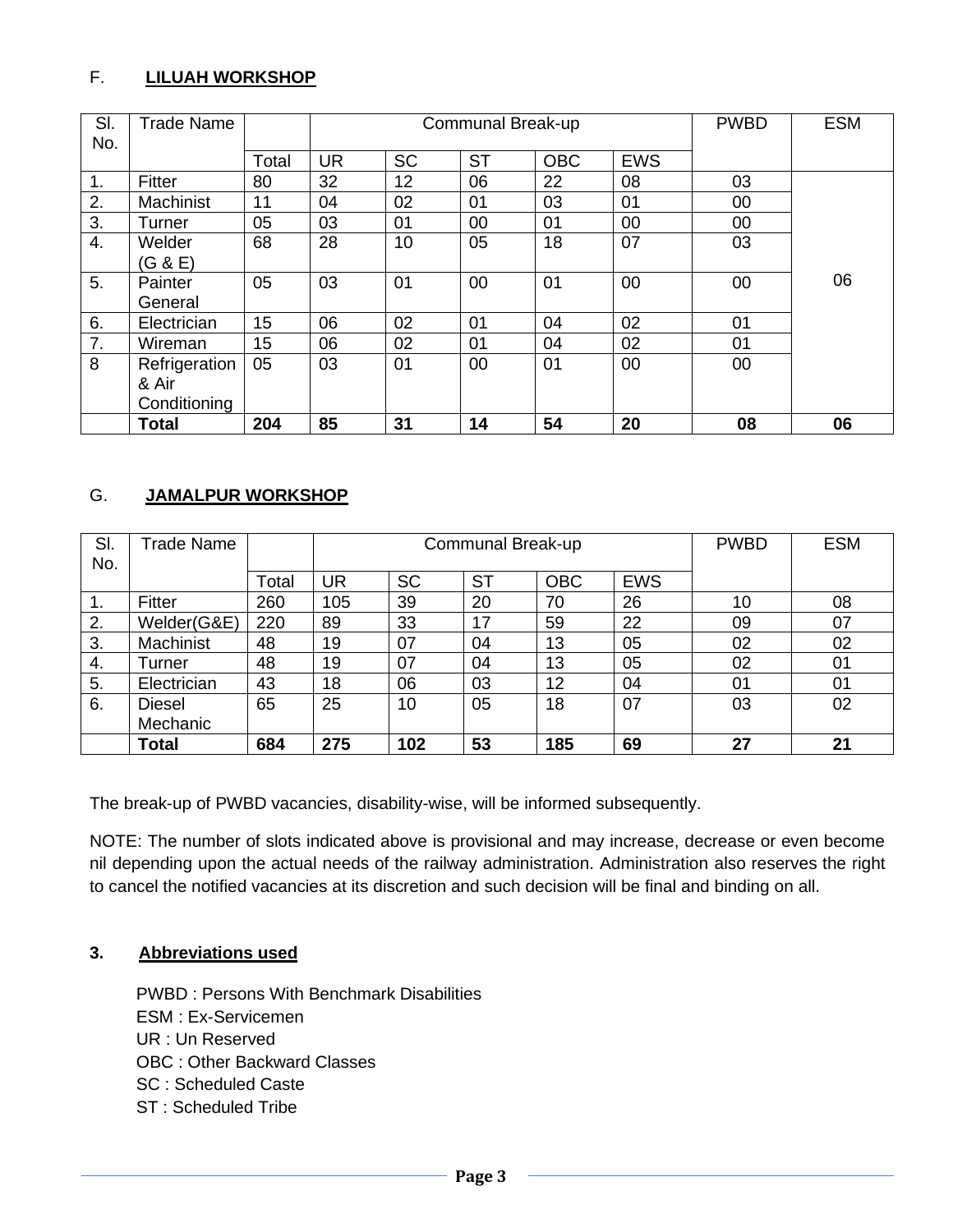# **4. ELIGIBILITY CONDITIONS**

# A. **AGE**:

- i. The candidates should have completed 15 years of age and should not have completed 24 years of age as on cutoff date for receiving application. The age as recorded in the Matriculation certificate or the Birth Certificate shall only be reckoned for the purpose. No other document like horoscope, affidavits, birth extract from Municipal Corporation, service records and like will be accepted.
- ii. Upper age limit is relaxable by 05 years in case of SC/ST candidates, 3 years in case of OBC-NCL candidates and 10 years for Persons With Benchmark Disabilities (PWBD) candidates. Candidates availing the benefits of the relaxed criteria would be required to produce the relevant documents at the time of document verification for verifying their eligibility for the above-mentioned criteria.
- iii. Upper age limit is relaxable by additional 10 years for ex-serviceman up to the extent of service rendered in Defence Forces plus 03 years provided they have put in a minimum of 06 months service at a stretch, except Ex-servicemen who have already joined the Govt. Service on Civil side after availing of the Ex-servicemen status for the purpose of their engagement.

# B. **EDUCATIONAL QUALIFICATION**:

The candidate must have passed  $10<sup>th</sup>$  class examination or its equivalent (under  $10+2$ examination system) with minimum 50% marks, in aggregate, from recognized Board and also should possess the National Trade Certificate in the notified trade issued by NCVT/SCVT. However, for the following Trades the minimum educational qualification is 8th class pass from recognized School and the National Trade Certificate in the notified trade issued by NCVT/SCVT:

- 1. Welder (Gas and Electric)
- 2. Sheet Metal Worker
- 3. Lineman
- 4. Wireman
- 5. Carpenter
- 6. Painter (General)

The candidate should have already passed the prescribed qualification on the date of issue of notification.

## C. **MEDICAL FITNESS**:

A person shall be eligible for being trained under the Apprentices Act, 1961 and the Apprenticeship Rules, 1992, as amended from time to time, if he or she satisfies the minimum standards of physical fitness as prescribed in the aforesaid act and rules.

In accordance with Railway Board letter No.E(MPP)/2009/6/14, candidates have to bring a medical certificate at the time of document verification in a prescribed format as per Apprentice Act, 1961 and para 4 of Apprenticeship rules, 1992(as amended from time to time). The medical certificate should be signed by Government authorized doctor (Gaz.), not below the rank of Asst. Surgeon of Central/State Hospital.

The format of such certificate will be as uploaded in the website of Railway Recruitment Cell, Eastern Railway – [www.rrcer.com.](http://www.rrcer.com/)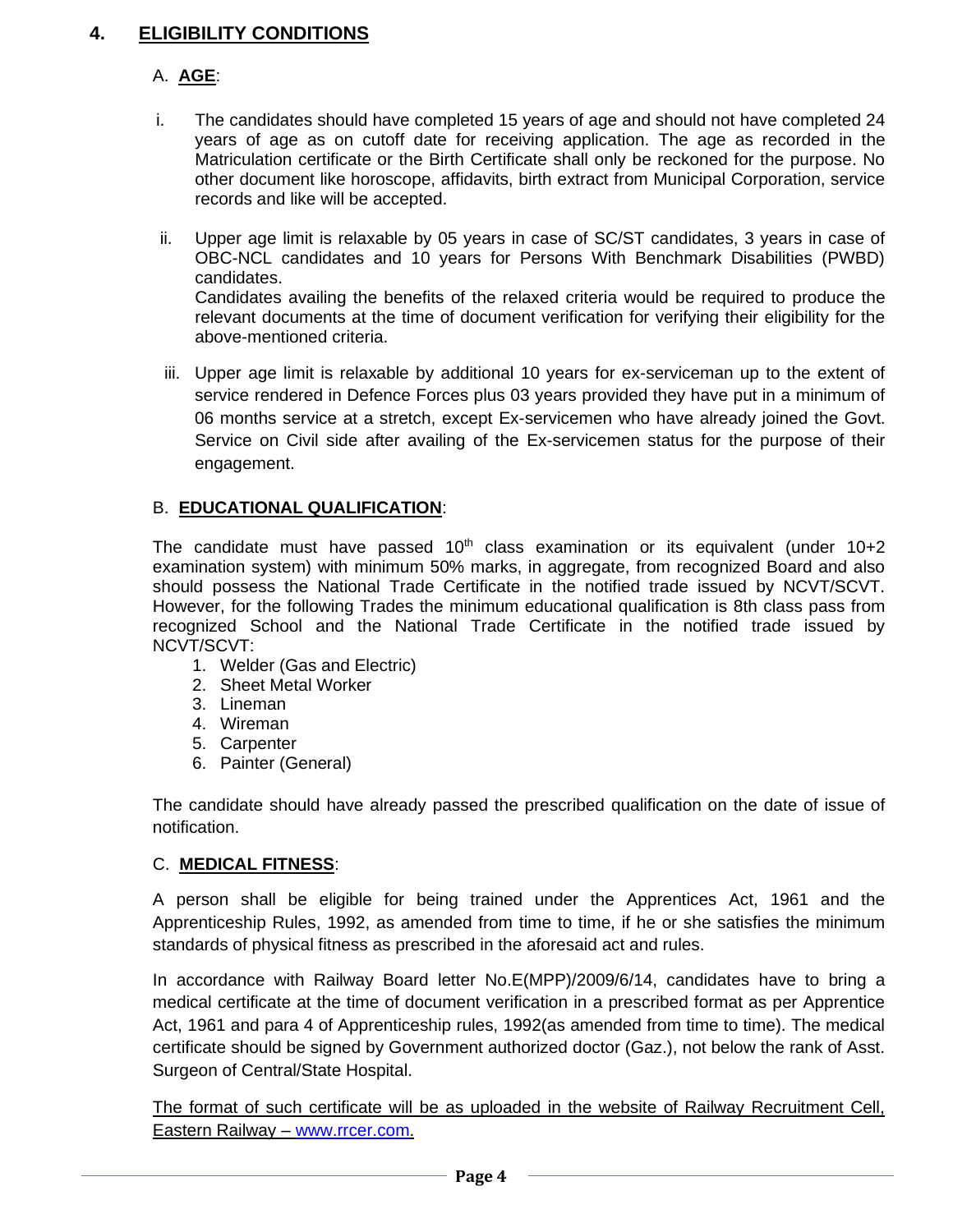#### **5. Reservation:**

- i. All candidates, irrespective of community may be considered against UR vacancies, subject to fulfillment of parameters for UR candidates. No age relaxation is allowed to SC/ST/OBC candidates applying against unreserved vacancies.
- ii. However, against the vacancies earmarked for specific communities (SC/ST/OBC), only candidates belonging to that community will be considered.
- iii. Reservation quotas applicable for SC/ST/OBC/ESM/PWBD candidates shall be applicable in accordance with the relevant provisions of the Railway Board.
- iv. In the event of the OBC vacancies notified above remaining filled, the same will be filled up from the UR candidates. The unfilled SC vacancies, if any, shall be filled up by the ST candidates, if available and vice-versa. And if such arrangement is not possible, the unfilled reserved vacancies shall be filled up from the UR candidates (Rule 5 of the Apprenticeship Rules, 1992).
- v. The quota vacancies in the ESM and PWBD categories are included in the overall vacancies and hence are not to be filled up outside the notified vacancies.
- vi. The candidates selected against ESM and PWBD will be placed in the appropriate categories viz. UR/SC/ST/OBC to which they belong to. Unfilled ESM vacancies would be filled up from other candidates as per merit.
- vii. Following entities shall be covered under the term ESM mentioned in Para-2 of the notification.
	- a) Children of deceased/disabled Ex-servicemen including those killed/disabled during peace time.
	- b) Children of Ex-servicemen
	- c) Children of Serving Jawans
	- d) Children of Serving Officer
	- e) Ex-Servicemen

The candidates who want to avail the benefit of reservation of Ex-servicemen and Armed Forces Personnel, must produce Discharge certificate and the children of Exservicemen and children of Armed Forces Personnel must produce discharge certificate or Armed Forces serving certificate respectively (as the case may be) of his/her parents at the time of document verification.

viii. Persons with Benchmarks Disabilities:

Only locomotor/cerebral palsy (OH), with no serious deformity of the spinal column having not less than 40% disability and Hearing Handicapped (HH) person having 60 decibels or more in the better ear in the conversational range of frequency are eligible to apply. No hearing aid shall be permitted.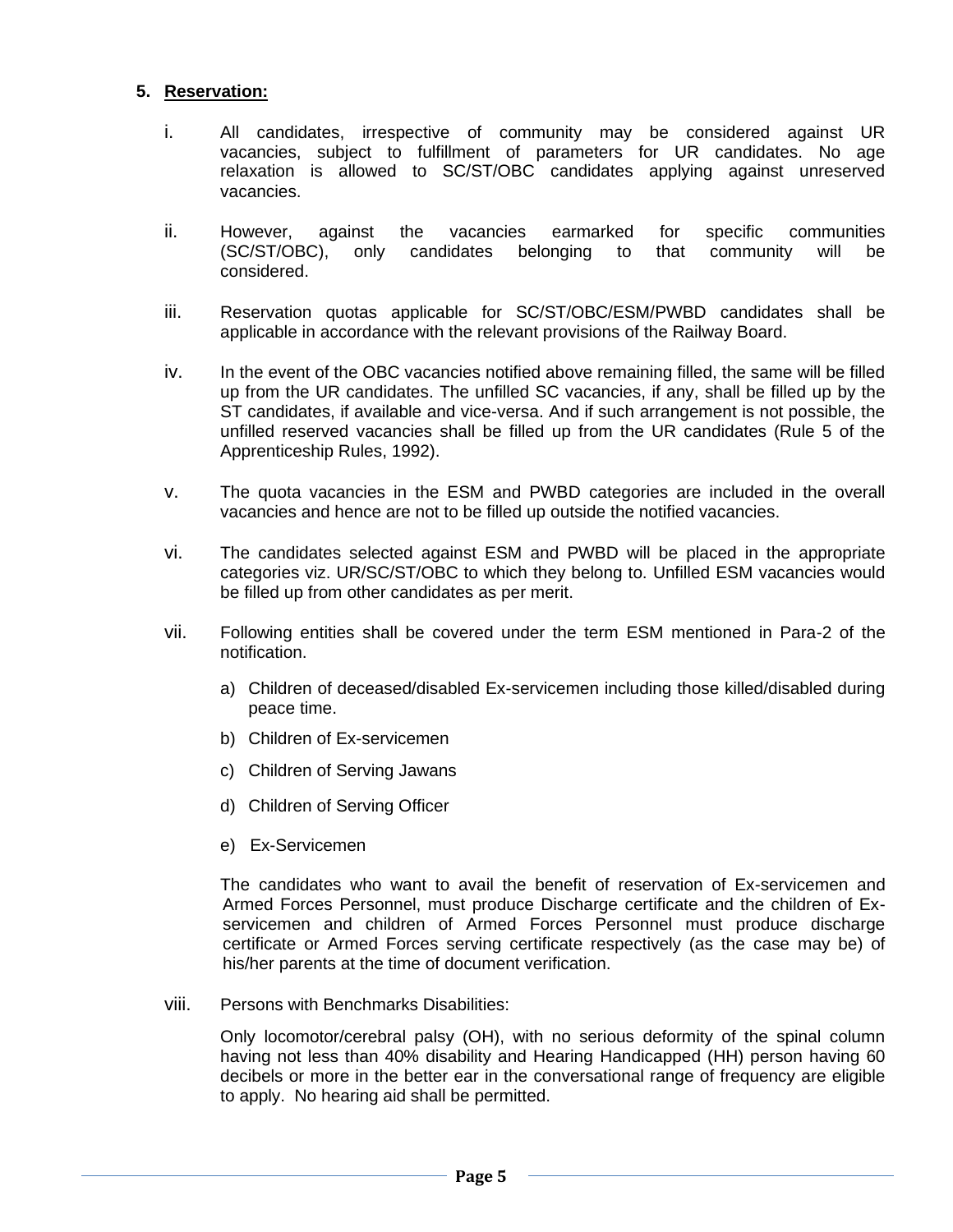The types and degrees of skeletal deformities (OH) suitable for different posts notified above are mentioned below:

| 1 <sub>1</sub> | Fitter: Lower limb partially damaged from one side can join                            |
|----------------|----------------------------------------------------------------------------------------|
| 2.             | Turner: Lower limb partially damaged from one side can join                            |
| 3.             | Machinist: Only small finger damaged can join                                          |
| 4.             | Welder (Gas and Electric): A person without leg and without three fingers of one hand  |
|                | can be accommodated                                                                    |
| 5.             | Electrician: Partially lower limb candidates can be accommodated                       |
| 6.             | Painter (G) : One upper and lower limb partially damaged                               |
| 7.             | Carpenter: One upper and lower limb partially damaged                                  |
| 8.             | Refrigerator & AC Mechanic: Only one lower limb partially working can be               |
|                | accommodated. Small finger of each hand damaged can be accommodated.                   |
| 9.             | Mechanic (Diesel): Upper limb partially damaged (Little finger and Ring finger) can be |
|                | accommodated for both hands. Lower limb partially damaged on only side can be          |
|                | accommodated.                                                                          |
| 10.            | Electronics Mechanic: Without legs or leg can be accommodated                          |
| 11.            | Mechanic (Motor Vehicle): Upper limb partially damaged (Little finger and Ring         |
|                | Finger) can be accommodated for both hands. Lower limb partially damaged only one      |
|                | side can be accommodated                                                               |

### **6. MODE OF SELECTION:**

- i. Selection will be on the basis of merit prepared in respect of all eligible candidates who apply against the notification.
- ii. For the trades for which only class  $10<sup>th</sup>$  pass is the minimum qualification, a separate merit list will be drawn for candidates eligible taking the average of the percentage marks obtained by the candidates in both matriculation (with minimum 50% (aggregate) marks) and ITI examination giving equal weightage to both. In case of two candidates having the same marks, the candidate having older age shall be preferred. In case the dates of birth are also same, the candidate who passed the matriculation examination earlier shall be considered first.
- iii. For the trades for which class  $8<sup>th</sup>$  pass is the minimum qualification, the merit list would be prepared for all eligible candidates, including those having qualification of matriculation and who opt for these trades, based on the average marks obtained both in class  $8<sup>th</sup>$  standard and ITI examination, as indicated in (a) above. In case of two candidates having the same marks, the candidate having older age shall be preferred. In case the dates of birth are also same, the candidate who passed the  $8<sup>th</sup>$  class examination earlier shall be considered first.

Illustration of Para - (ii) & (iii) above :- If a candidate secured 80.58 % marks in Matriculation examination and 91.68% marks in ITI, then marks considered for selection will be  $\frac{1}{2}$  [80.58 +  $91.68$ ] = 86.13.

iv. Candidates enlisted as explained above will be called for Document Verification to the extent of 1.5 times the notified vacancies in the respective communities as per their merit order.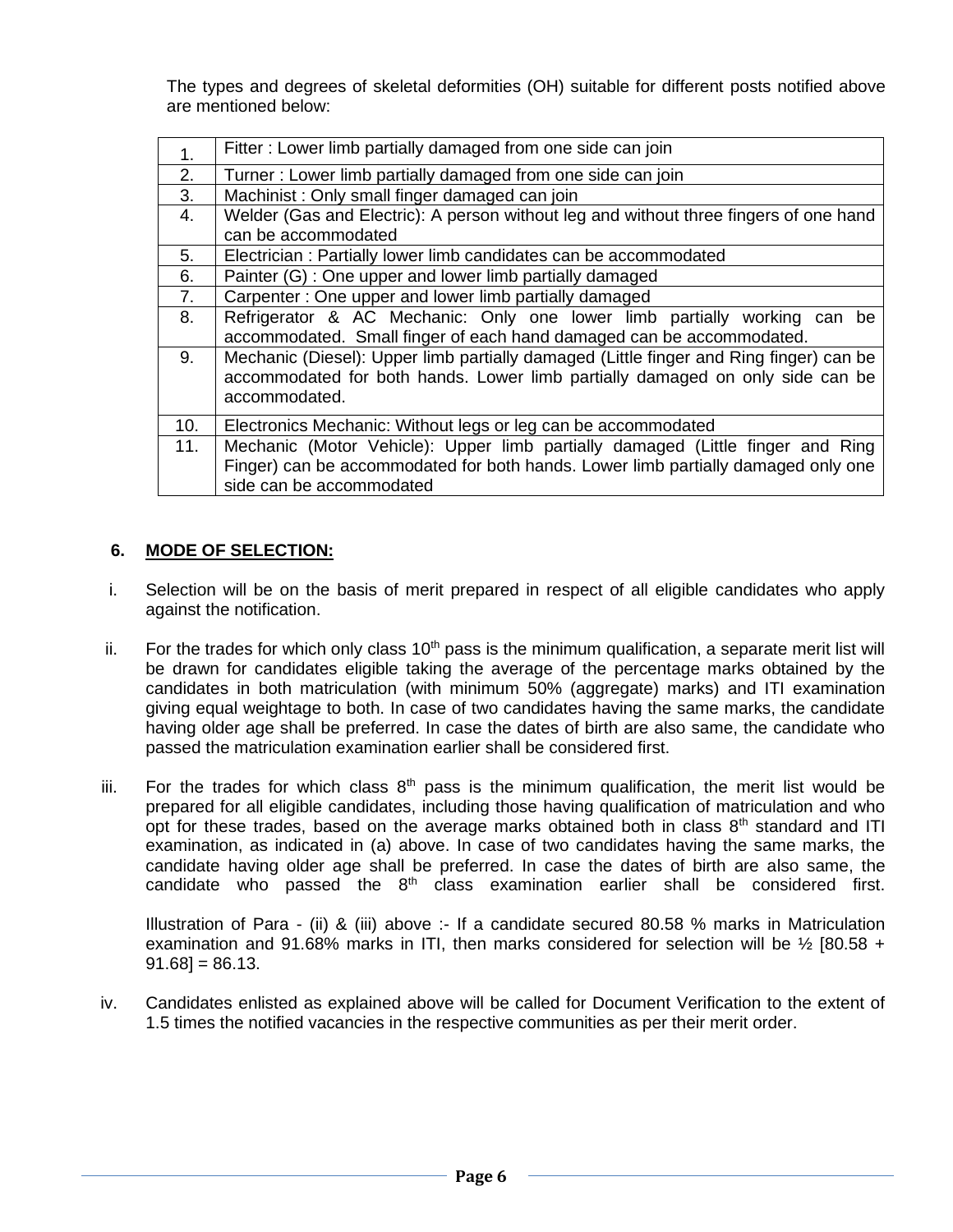# **7. APPLICATION FEES:**

# **Application fees (non-refundable) is Rs.100/- (Rupees One hundred) only. No fee, however, is to be paid by the SC/ST/PWBD/Women candidates).**

The payment of fees will have to be made online through 'Payment Gateway' while filling up the online Application Form. The payment can be made by using Debit Card / Credit Card / Internet Banking etc. Transaction charges for online payment, if any, will be borne by the candidate. At times, there may be server issues because of huge rush, which may affect the online payment system. In such scenario, the candidate needs to login fresh and attempt again.

# **8. HOW TO APPLY:**

- i. The candidates are required to apply ONLINE by visiting the link provided on the Notice Board of official website of RRC/ER [\(www.rrcer.com\)](http://www.rrcer.com/). They must go through the detailed instructions before filling up the online applications. All relevant items must be carefully filled up by the candidate himself. The particulars like the Name, Date of Birth, Father's name, etc. must be identical with the same what have been recorded in the Matriculation or equivalent certificate.
- ii. The candidates should fill up the relevant columns regarding their community (SC/ST/OBC/EWS) and physical disability.
- iii. Candidates have to apply for any one Unit only: There would be options for exercising preference for training in the Training establishment as mentioned in para 2 above depending on the disciplines/trades in which the candidate has obtained ITI qualification. The candidates should carefully exercise their preferences for the same. However, the allotment of the training establishment is strictly as per merit and available vacancies in respective communities.
- iv. The candidates are advised to indicate their mobile numbers and valid e-mail IDs which they need to be kept active during the entire process of selection, since communication for further selection process will be made through these media.
- v. Items to be uploaded:
	- a. Scanned Photograph Candidates are required to upload their good quality and contrast colour photograph, not more than 3 months old, at the space provided in the online Application Form. The scanned photo should be in the JPG/JPEG format and within the specified file size as mentioned in the Application Form. The photograph should be clear, without cap or sunglasses and should have defined edges. The candidates should also keep 10 copies of the same photograph for future purposes.
	- b. Scanned signature and LTI Candidates are required to upload their full signature and LTI at the space provided in the online Application Form, which has to be in JPG/JPEG format and within the specified file size as mentioned in the Application Form. The application submitted without signature and LTI will be summarily rejected.
	- c. Standard 8th and 10th mark sheet pdf format with specified file size as mentioned in the application form.
	- d. Certificate in proof of age.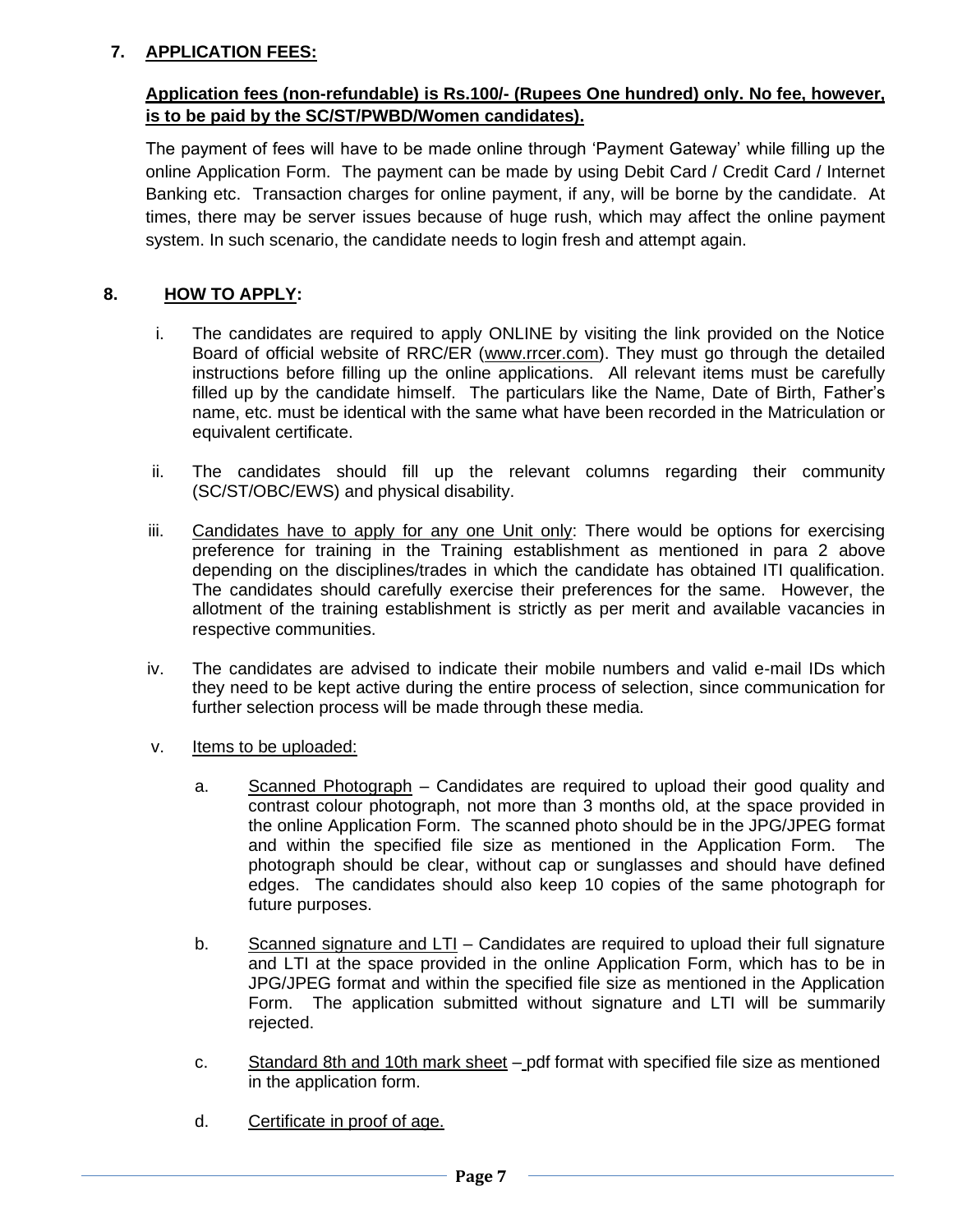- e. **ITI Certificate from NCVT/SCVT** pdf format with specified file size as mentioned in the application form.
- f. Community certificate for SC/ST/OBC/EWS pdf format with specified file size as mentioned in the application form. Self declaration as per the prescribed format has to be uploaded by OBC candidates.
- g. PwBD Certificate, in pdf as applicable.

The format of the Community certificates, EWS certificate and PWBD certificate shall be as per the format uploaded in the website.

- vi. The candidate must follow all instructions regarding uploading of the photographs, sign, LTI and documents provided during the filling up of the ONLINE application form.
- vii. All other relevant columns of the Application Form should be filled up by the candidate. The Railway Recruitment Cell (RRC)/Eastern Railway reserves the right to reject the incomplete applications.
- viii. Candidates are advised to take 2 print outs of the filled-up online Application Form after all details have been filled and the Form has been confirmed to have been submitted.
- ix. HELP DESK For any problems in submitting the applications online or printing of the application, candidates are advised to go to **HELP ME** column, mentioned at the top of Online application and accordingly seek help.

## **9. OTHER IMPORTANT TERMS AND CONDITIONS :**

- i. The candidates finally engaged will be provided stipend at the prescribed rate as per extant provisions.
- ii. This notification is purely for apprenticeship training.

Training in Railway establishments under the Apprentices Act, 1961 does not by itself confer any right, whatsoever, for appointment in railway services by default. However, 20% of the vacancies notified to be filled up in Level-1 posts shall be filled up by giving preference to the Course Completed Act Apprentices trained in Railway establishments and possessing National Apprenticeship Certificates granted by NCVT, subject to such candidates found suitable in other aspects and they having secured the minimum qualifying marks in the written examination.

iii. Before applying, the candidate should ensure that he/she fulfils all the eligibility criteria. If at any later stage, the particulars furnished by the candidate are revealed to be not conforming with the eligibility criteria, his/her engagement will be terminated forthwith. All annexures in the given formats for claiming fees exemption, reservation, age relaxation, etc. must be submitted at the time of verification of documents alongwith supportive original documents.

### iv. **The candidature of candidates is purely provisional at every stage and it is liable to be cancelled if any irregularity is found at any stage. Mere issue of a call letter for document verification doesn't confer any right/claim for apprenticeship training.**

v. The Eastern Railway administration does not take any responsibility for sending replies to the candidates not selected or not called for. *Only the list of candidates coming in the merit list after passing all stages will be issued.*